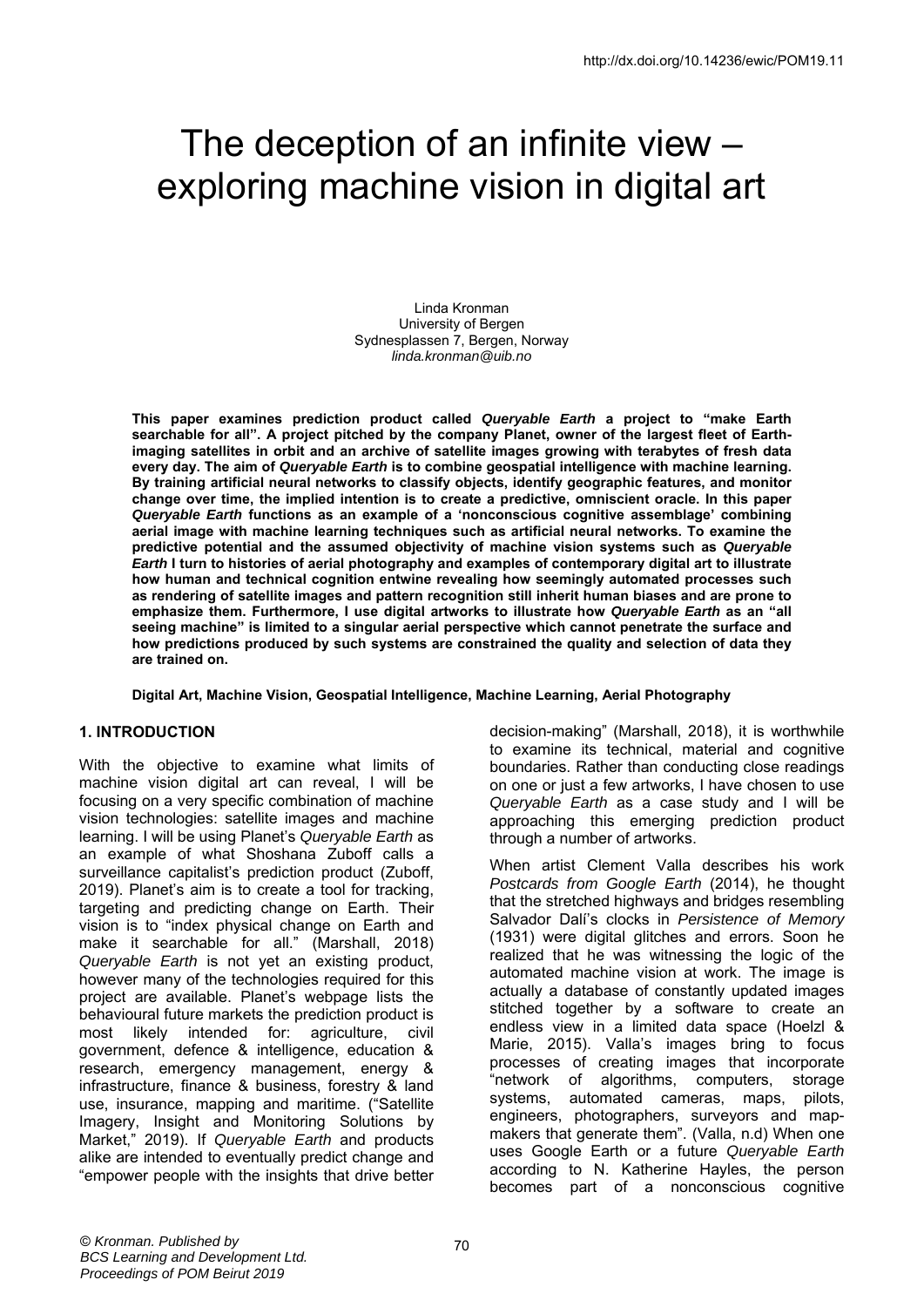assemblage "including technical and human cognizers" (Hayles, 2017, prologue:2), an assemblage that includes human, biological, technical and material components. Hence, in applications such as *Queryable Earth* human and technical cognition are deeply entwined and ought to be considered when evaluating predictions, such a system produces.

What makes *Queryable Earth* especially interesting as a case study is their wish to remove the image from the interface. The aim is to train the machine to interpret satellite images in order to answer queries such as "how many planes were on an airport on a specific day" or "how many trees were cut in a rainforest over a certain time period". Such an interface leads to a situation in which most satellite images produced will never be seen by human eyes, instead data extracted from those images is solely intended for machine to machine communication. *Queryable Earth* is exemplifying Trevor Paglen's concept of 'seeing-machines' (Paglen, 2014). Paglen writes about this fundamental change in the world of images: "These images aren't meant for us: they're meant to do things in the world; human eyes aren't in the loop" (in Heiser, 2014). However, despite the ambition of removing the images from the interface, Marshall asks us to trust the image. With his statement "Pictures don't lie" (Planet, 2018a) he is implying that satellite images interpreted by machines are not touched by the human hand, hence they appear to be objective. However, artworks such as Emilio Vavarella's *THE GOOGLE TRILOGY – 3.The Driver and the Cameras* (2012) unveil the role of human labour in the seemingly fully automated production of image making. In this artwork Vavarella has captured eleven images of google car drivers who are maintaining the street view cameras. Vavarella's work exemplifies Hayles' argument that 'nonconscious cognitive assemblages' have 'punctuated agency', affirming that such systems need longer periods of human agency in designing, programming and further maintaining the systems, so that these systems are able to work autonomously for a shorter period of time. Vavarella (2012) interprets the visibility of the drivers faces in Google Street View as a symbol of an error, and wonders if they reveal the limits of technological power.

# **2. AERIAL PHOTOGRAPHY – LIMITED TO THE SURFACE**

As many machine vision technologies, the advancements in aerial photography such as that used in *Queryable Earth* have also been propelled by warfare. According to established Western narratives of aerial views, a camera's ability to capture anything in its aim resulted in an arms race of aerial image making that led to the launching of the 'super eye' into the orbit during the Cold War. (Bousquet, 2018) The linear progression and techno-determinism of aviation and aerial image making has been problematized (Kaplan, 2018), yet the aura of reality and truth linked to aerial photographs endure. Donna Haraway (1988) in *Situated Knowledges*, describes how "the eye of any ordinary primate like us can be endlessly enhanced" (p.582). The desire to augment and eventually see without the human eye has been especially evident in military context. Haraway does bring us to the conclusion that the "view of infinite vision is an illusion", however the desire to "see everything from nowhere" is what has propelled aerial machine vision. Since the renaissance and the linear perspective, first with the help of mathematical techniques and instruments, and later through automatization machine vision technologies have gradually tried to remove the human from processes of image making. Linear perspective and general projective geometry laid the base for surveying and mapping the enemy terrain. Alberti's *De Pictura* is credited for formalizing the rules of linear perspective and Albrecht Dürers string method is present as an early strategy to eliminate the human eye from the process of creating a pictorial representation (Bousquet, 2018). The telescope allowed the commander to overlook the battlefield from an established headquarter and reconnaissance missions could now be done from a safe distance (Bousquet, 2018). Félix Tournachon, better known as the political cartoonist and portrait photographer "Nadar", is celebrated for having made the first aerial photographs from an air balloon. Due to the loss of Nadar's first photographs, *Boston, as the Eagle and the Wild Goose See It* by James Wallace Black taken 1860, is the earliest aerial photograph from a balloon which remain until today (Kaplan, 2018). British meteorologist Douglas Archibald is honoured for making the first experiments using kites and cameras. In his book he describes an 1887 attempt "to photograph objects below by means of a camera attached to the kite wire" (Archibald, 1897, p.185).

A great deal of resources, effort and enthusiasm have gone into developing and perfecting techniques of aerial photography. Some were speculative, other flawed or technological deadends. Artist Andreas Zingerle's media archaeological work *Überfliger* (2009) reconstructs an aerial reconnaissance technique invented in 1907 by the German Julius Neubronner. A strategy that was also tested during WW1 and deployed during WW2 involved trained pigeons wearing cameras. The *Überfliger* documents the amount of work invested in training pigeons to conduct flights with modern cameras and GPS recorders, which in the end resulted in a seemingly random set of images. *Überfliger* demonstrates why military use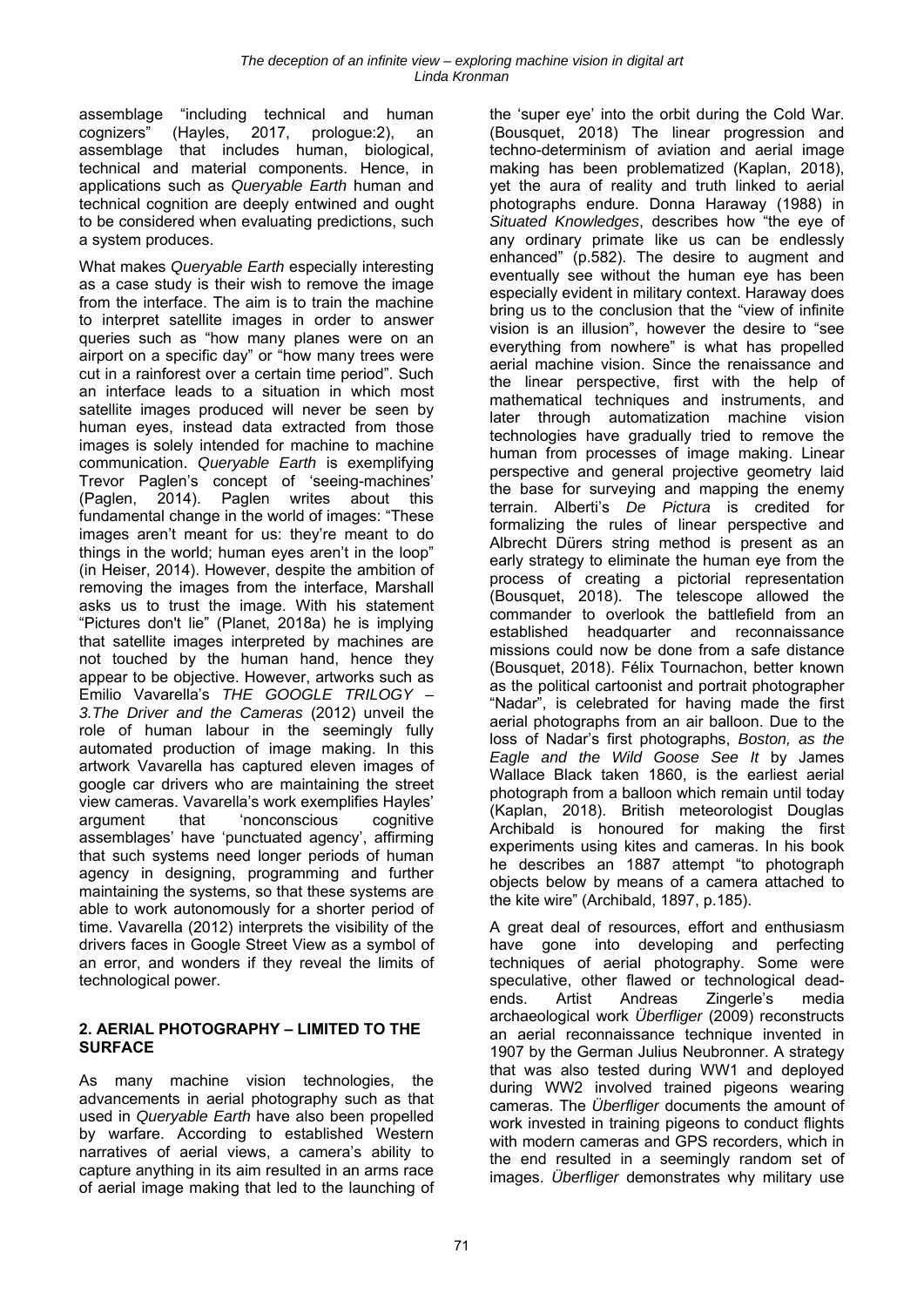of pigeons quickly became obsolete and was abandoned with rapid development of reconnaissance aircraft during WW1 and intensified collection of aerial reconnaissance in WW2. However, ideas of spy-pigeons have resurfaced for example in China, where current hi-tech drones resemble and fly like pigeons (Chen, 2018).

The development of reconnaissance aircraft was further intensified during the two World Wars. Tensions during the Cold War, especially due to the repeated violation of Soviet Union airspace by US aerial reconnaissance missions led US military to experiment with satellite images permitting surveillance of any spot on the globe without infringing on sovereign airspace. The first test launches were made by US military in 1959 as part of the Corona program. More than half a century of advancing the quality of satellite images has enabled enhanced vision to peer through cloud cover, penetrate foliage and provide imagery regardless of night or day. Antoine Bousquet (2018) describes these advancements in the book *The Eye of War – Military Perception from the Telescope to the Drone,* illustrating how technology from the invention of photography to the wider sensorium of the "material gaze" has declared the human eye dysfunctional and inferior to its artificial counterparts. Karen Caplan (2018) argues that these now rather well-known, unified and technodeterminist histories of aerial perception support the assumption that "an aerial viewpoint provides a more objective and impartial view of the ground based on the distance between subject and object and the wider scope of inclusion of objects of vision." (p. 14)

Contemporary artists have developed various techniques to contest assumptions of an all-seeing God's-eye view (Haraway, 1988). Ingrid Burrington in her series *Reconnaissance* (2016), directs the gaze of aerial machine vision on itself, revealing the supporting infrastructures of airbases used to launch the satellites up into the orbit, markers for cameras attached to aircraft and rockets to calibrate their light balance, and the data centres distributing todays satellite images; hence she exposes the limits of the technology in use. Each image in the series of large-scale lenticular prints shows two points in time of these politically relevant locations. When moving from one side to the other the high-resolution images reveal the advancing construction of infrastructure as well as attempts to camouflage it. Attempts to obfuscate the images and to cover locations provokes questions of what is being hidden. Furthermore, Burrington's work exposes the limits of the orbital gaze – we can only see the surface of objects, only guess what buildings hide or what lays beneath – "no view is total or definitive." ("Reconnaissance," 2016) Satellite images can't penetrate the surface, they only imply that there is an underneath, be it inside a data centre or under the crust of Earth itself. That said, Ryan Bishop (2011) writes about the US military project *Transparent Earth* in which: "Sound will let us see where vision stops." (p.277) The prosthetic organs of perception that survey the battlefield have advanced to the extent that underground bunkers and tunnels are the only place to hide, consequently propelling research in technologies to see through Earth's crust.

#### **3. HIDE AND SEEK PROPELLED BY MACHINE VISION**

There was little attempt to hide army presence with the exception of spies and scouts before the end of nineteenth century. Armies wore colourful uniforms until the technological developments of gunnery increased the distance of accurate fire (Bousquet, 2018). When targets could be hit from a distance visibility became a dangerous liability, consequently enhanced vision an advantage. This launched a game of hide and seek; armies developing strategies of camouflage and decoy hand in hand with advances in machine vision technologies. The *Reconnaissance* images by Ingrid Burrington show us how being invisible is perceived as an advantage. Since satellite images became publicly available there have been attempts to camouflage sites of strategic value for corporations or military. Conflicting interest result in regulations and policies limiting access to satellite images. Before the 9/11 and the war on terror, aerial images of violent scenes such as the 'before' and 'after' bombing scenes of Hiroshima were either classified secret or released on a very selective basis by the military (Kaplan, 2018, p.5). Now almost every news story contains the aerial perspective while drone and satellite footage has become widely available. However, artist lead experiments with publicly available satellite images recording efforts to camouflage strategic sites. The attempts to obfuscate satellite images in Burrington's work implies are investigated further in *Sharing locations* (2018) by KairUs. In this mixed media installation, strategies of concealing two U. S. military infrastructures in South Korea are examined by using mapping services such as *Google Maps*, *Bing Maps*, *Naver Maps*, and *Strava Global Heatmap*. A part of the installation is a video which reveals how the Yongsan garrison in the middle of Seoul is camouflaged as a green park on a hill. In *Bing Maps,* somewhat surprisingly, the park pasted on top of the garrison is only visible on the "Labels" layer; when deactivated a high-resolution image of the garrison is revealed. In *Google Maps* the map-view-mode shows the area in green as it would be a park, yet when changing to satellite mode, low-resolution images shows the garrison and the outskirts of the area can be explored through the 'Street View', providing hints of military activities in the area.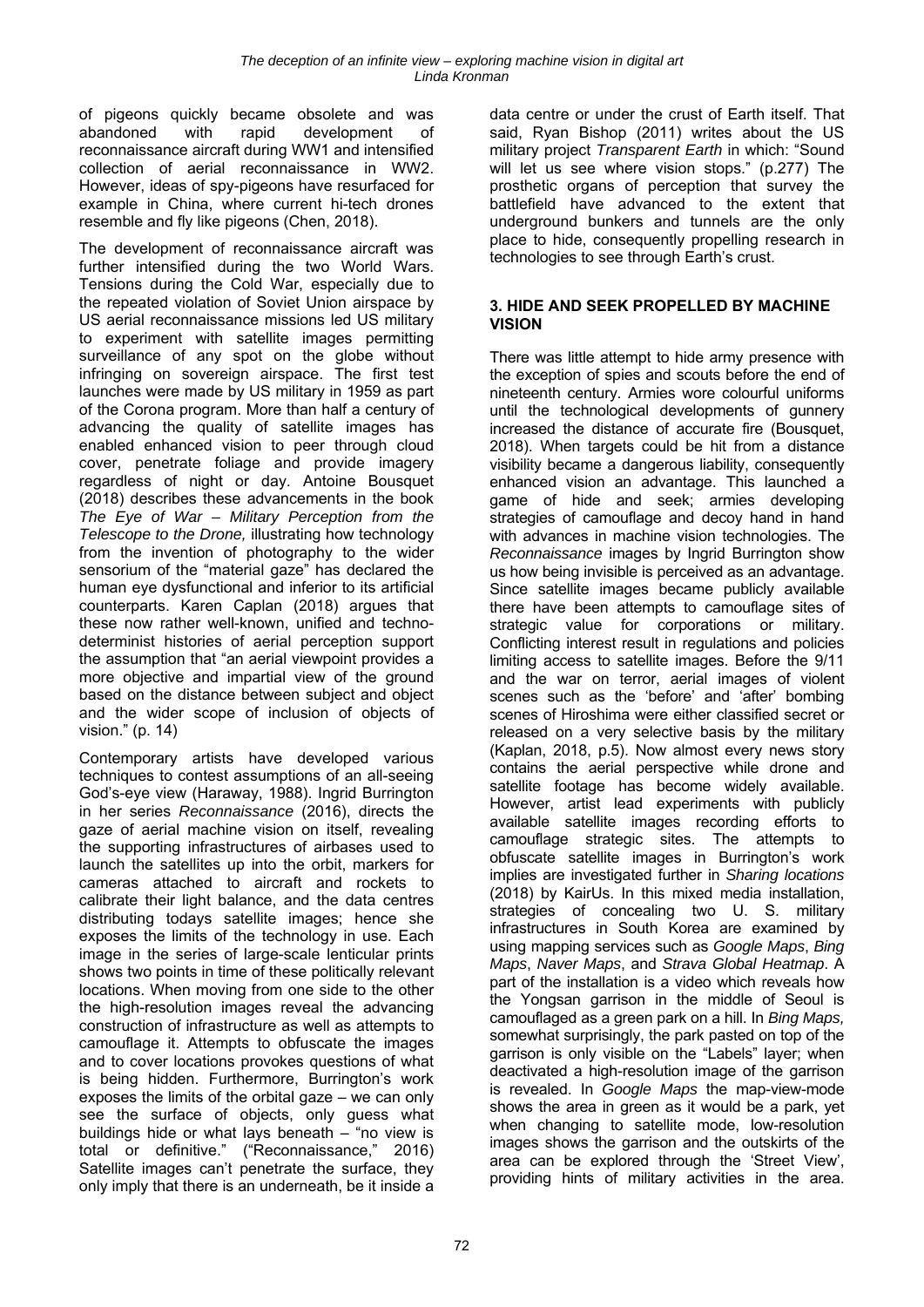Korean *Naver Maps* makes the most effort to hide the site, yet the automated artificial camouflage reveals the manipulation of the image content. Whereas most of the mapping services obviously follow some policies in place to camouflage these sites from public view, the *Strava Global Heatmap* reveals a different layer of activity in the area. Strava is a mobile app that is used to track athletic activities and share them on a social networking site. The app is compatible with several GPS watches and head units, including the devices US Army staff is equipped with. When Strava is used with default privacy settings, workout routes and personal times on activities such as running, cycling or swimming are logged and publicly available. In the case of Yongsan Strava exposes a network of streets and paths. Furthermore, it visualizes behaviour and patterns which contrasts with the park camouflage used in other mapping services. Yongsan is a wellknown US military base, yet traced movement in desolated locations has drawn attention to them exposing secret activities. In January 2018, when the security risks linked to Strava were discovered, officials reacted quickly to tighten regulations (Hern, 2018). Everyday machine vision and geolocation technology makes it increasingly hard to hide. Histories of aerial reconnaissance and the techniques to obfuscate satellite images imply that aerial intelligence will never be fully available and searchable for everyone. Camouflaging strategic sites in plain view is merely the very extreme form of how satellite images are manipulated. The satellite imagery aesthetics now normalized for the everyday user are made 'analysis ready' by partly atomized workflows of stitching images together, applying filters and removing clouds and shadows (Planet, 2018b). The eye in the orbit has also pushed for techniques to hide. The satellite images *Queryable Earth* analyses are composite images that allows for in betweenness and we have to be aware that those gaps, deliberately or not cover the all-seeing gods eye view. When we automate the interpretation of images, translate them to measurable numbers and present them as an answer it is crucial to understand what gaps exists and the possibilities that nuances of the reality disappear in them.

#### **4. ENDURING ASSUMPTIONS OF OBJECTIVITY**

Imagery obtained through satellite and aerial reconnaissance was among the first to be processed by pattern recognition and change detection algorithms (Bousquet, 2018). The ideas and technologies *Queryable Earth* is intended to operate on are available and aerial images of large surfaces that have been surveyed and analysed by algorithms in order to forecast behaviour. Hence it seems like Planet's mission is to quantify and capitalize on it. When *Queryable Earth* is promoted as "Satellites + AI" (Planet, 2018a), one can argue that it is more accurate to call it machine learning than AI. In the past years, machine learning technologies have made rapid advances in accuracy (Lee, 2018). The reasons for current developments are: the revival of neural networks enabling machine learning from observing data, access to massive amounts of data to train neural networks, and increased processing power (Jones, 2014; Nielsen, 2015; Lee, 2018; Patrizio, 2018). Even if general 'artificial intelligence' is not applied to *Queryable Earth*, automatization using machine learning combined with satellite images, emphasizes the sense of scientific objectivity already linked to the 'technical image'. However, the objectivity of photographs has been widely contested. Among others Vilém Flusser (2000) states that "the 'objectivity' of technical images is an illusion" (p 15.). Furthermore, in the past years there have been several reports of how machine learning emphasizes existing biases (Buolamwini & Gebru, 2018; Courtland, 2018; Zou & Schiebinger, 2018) and there is an increasing awareness of how AI tools "are shaped by the environments in which they are built and the people that build them." (Myers West, Whittaker, & Crawford, 2019, p.6) Why are then predictions based on object recognition presented as neutral?

Objectivity as we know it is a relatively new concept from the mid nineteenth century. Lorraine Datson and Peter Galison (2010) have been writing on the history of objectivity using image production for scientific atlases as their case. They argue that objectivity requires suppression of some aspect of the self. Atlas maker sought for techniques to create images seemingly untouched by the human hand. Automatization, removing the human from the loop of interpreting and processing a vast amount of satellite images, may therefore seem to create a more objective tool. However, working with machine learning might require more human labour than we think. The object recognition *Queryable Earth* is to rely on involves machine learning models such as artificial neural networks, hence I will briefly discuss how artists have been working with neural networks to move towards an understanding of how human and technical cognition is weaved together in an assemblage such as *Queryable Earth*.

Since the launch of *DeepDream* in 2015 and the "machine learning for art" residency program at Google's Cultural Institute in Paris, starting the same year with artists such as Mario Klingemann, interest and ability amongst artists to work with neural networks has increased. Gene Kogan with *Machine Learning for Artists* (2016) shares knowledge and code, training artists to learn more about machine learning. For example the exhibition *sensu lato :: im weiteren Sinne* ("sensu lato :: im weiteren Sinne," 2018) at Akademie Graz guided the visitor through a collaborative learning process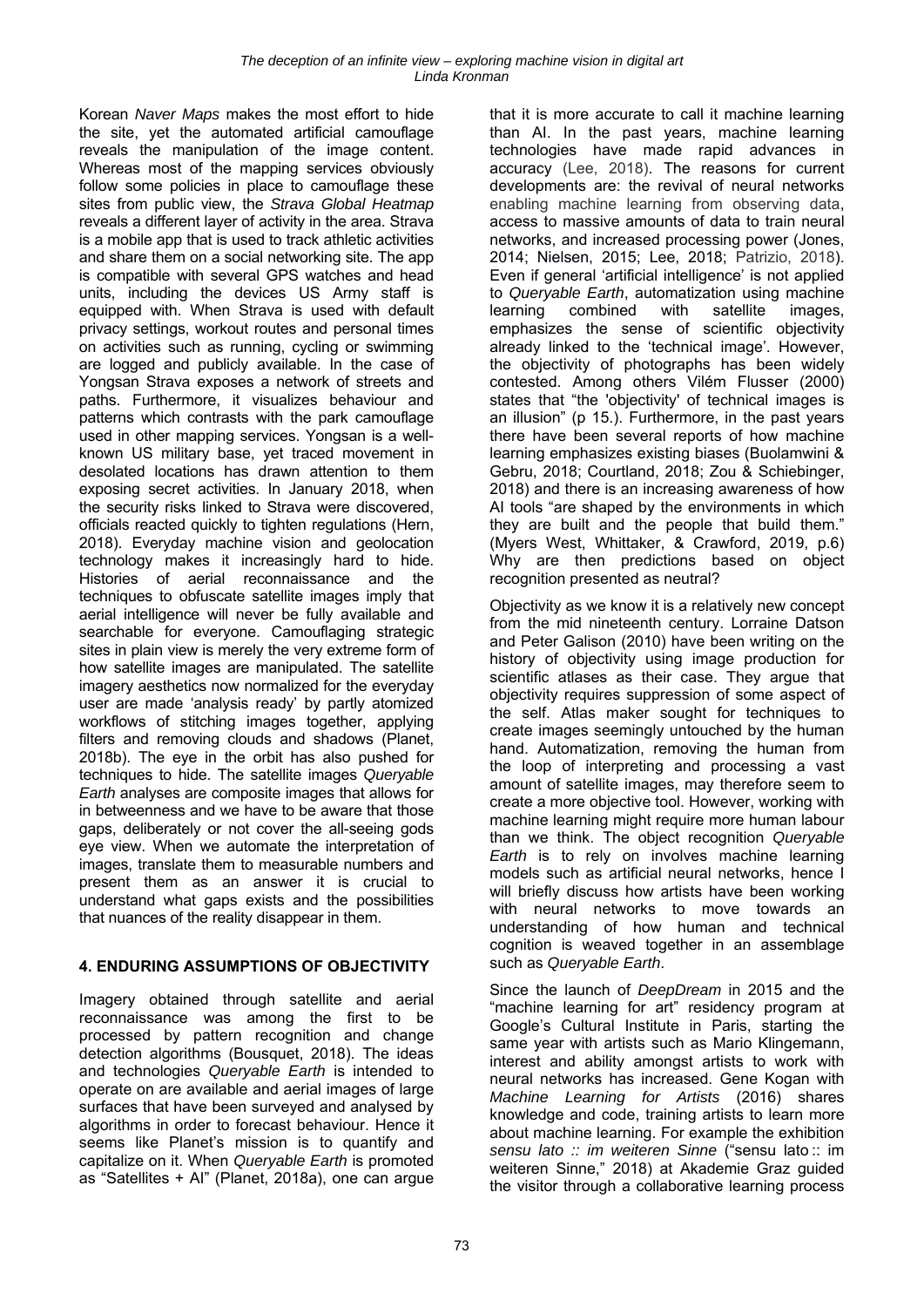of experimenting with DCGANs (Deep Convolutional Generative Adversarial Networks). Artworks generated from neural networks play with biases and it becomes evident that machines only see what they are trained to see. For example, Trevor Paglen's *Comet (Corpus: Omens and Portents) Adversarially Evolved Hallucination* (2017) is an image generated with a neural network which was trained to only see things associated with omens throughout history such as comets, eclipses, rainbows, black cats or a face in the sky. People training neural networks decide what is non-relevant "dirty data" and what type of images the machine should learn to see. The machine is trained to recognize objects, but the network can also be run in reverse to generate something we can recognize as an image. These images can tell us something about the main features the network has learned. This is what *DeepDream* computer vision program creators Alexander Mordvintsev, Christopher Olah and Mike Tyka at Google are describing: "The results are intriguing—even a relatively simple neural network can be used to over-interpret an image, just like as children we enjoyed watching clouds and interpreting the random shapes. This network was trained mostly on images of animals, so naturally it tends to interpret shapes as animals. But because the data is stored at such a high abstraction, the results are an interesting remix of these learned features." (Mordvintsev, Olah, & Tyka, 2015) To learn features pattern recognition filter signals out of noise. This process is also referred to as discrimination in machine learning. Hito Steyerl argues that pattern recognition is fundamentally a political operation (Apprich, Chun, Cramer, & Steyerl, 2019). What effect will inference and overinterpretation have on *Queryable Earth's*  predictions. As described by Deep Dream creators in the process of adjusting or tuning the so called weights of a neural network determines how accurate object recognition will be.

*Portrait of Edmond Belamy* (2018) generated by a GAN (Generative Adversarial Network) and created by the Obvious collective was not the first of its kind, nonetheless it was the first one to be auctioned by the art market creating a lot of fuss about AI's capability to create art ("Is artificial intelligence set to become art's next medium?" 2018). Even if the aspect of machines creating art is fascinating, my intension is rather to look at how human and machine agency intertwine in these processes. It might seem like the machine is capable of autonomously creating unique artworks. However, artists and computer scientists working with machine learning techniques emphasize how much work goes into scraping, collecting, cleaning and labeling data as well as how the outcome is shaped by tweaking various parameters. In her blog artist Hanna Davis (Davis, n.d.) explains how she used Crowd Flower workers to tag emotions on 4000 Landscape images, in the process of preparing training data for an ongoing project. Trevor Paglen describes how creating a training set involves an "extraordinary amount of labour" (Smithsonian American Art Museum, 2018) and in Hito Steyerl's lecture performance *The Language of Broken Glass* (2019)*,* a video clip illustrates how engineers conduct hard physical labour smashing windows in the creation of a data set to train an 'AI' to recognize the sound of broken windows. In *Towards a Queryable Earth* Chris Holmes, Product Architect at Planet, demonstrates in his roadmap a hefty workload ahead: to extract and process open geospatial imagery and make it analysis ready, and then optimized, labelled and verified data, making it available in standardized forms so it can be used to train neural networks (Planet, 2018b). He admits that the workload is too great for one company and calls out to the geospatial community for open data and open infrastructure. When he describes how image labels will be flagged by algorithms and validated by humans, he adds: "it is about the people and the machines together" (Planet, 2018b, 37:17). As I have earlier specified *Queryable Earth*  as Hayles points out has 'punctuated agency'. There are longer periods when these systems are designed and built, that human agency is crucial. Humans also need to supply the machines with power and maintain them so they can perform without human intervention for shorter periods of time. The often uncanny yet intriguing neural network images artist create are often results of queer taxonomies and "dirty data", however, the image is a result of selecting, categorizing, labelling, composing, adjusting and curating, hence the artist has a degree of control of the outcome. Likewise, the predictions of *Queryable Earth* is tied to human agency and will only see what it has been trained to see.

# **5. CONCLUSION**

*Geocinema* (2019) a project by Asia Bazdyrieva, Alexey Orlov and Solveig Suess, introduces planetary-scale sensory networks including cell phones, surveillance cameras, satellites and geosensors "as a vastly distributed cinematic apparatus" (Bazdyrieva, Orlov, & Suess, 2018). The project website with currently four video episodes show fragments of how Earth has been and is sensed, and made sense of. The videos show glimpses of infrastructures and systems used to measure, calibrate, synchronize, calculate and translate data, technology enabling representations of Earth. There is a lot falling in between, not captured, not seen. However, both *Queryable Earth*  and the *Digital Belt and Road Programme* ("Background - The Digital Belt and Road (DBAR)," n.d.), Chinas initiative of sensing, survey and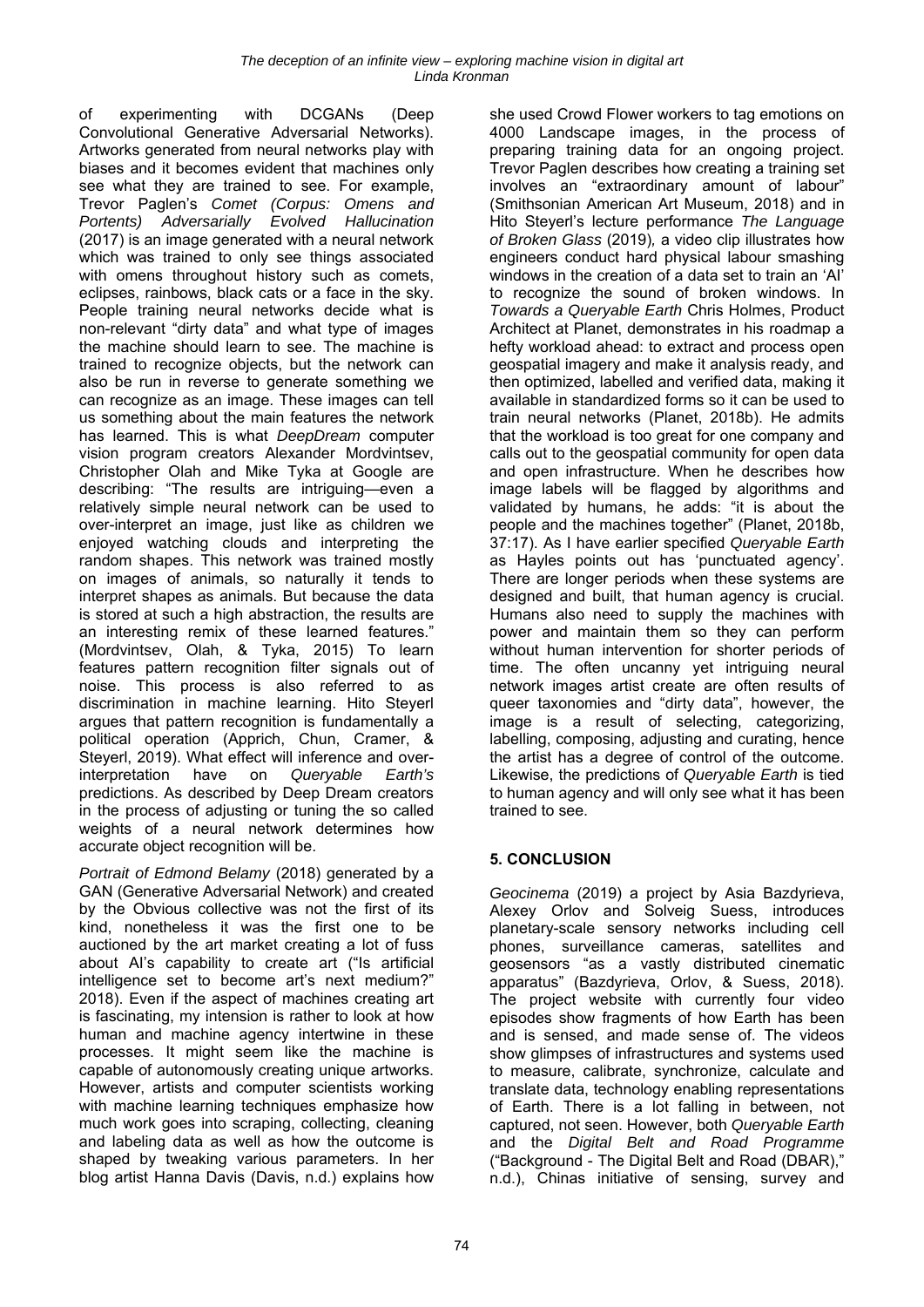analyse the Earth referenced in *Geocinema* project, aim for a near totalitarian view to cast predictions and guide future environmental decision making. Climate change provides an urgency to develop such systems. Planet's Product Architect, Chris Holmes, expresses the anxiety that they may miss something: "I fear for the world's survival if we are not able to get an accurate pulse, MIR scans, x-ray and sonogram for what is happening." (Planet, 2018b, 42:23) In his statement he draws parallels between the Earth and the human body which can be scanned with medical machine vision to locate diseases. Following his logic, there is a need to locate the disease before we can attempt to create a cure. At its best such machine vision can be used to locate and identify, however, it is not part of the cure. In the Trevor Paglen: Sites Unseen Exhibition Panel Discussion (Smithsonian American Art Museum, 2018), Artist Trevor Paglen, AI experts Kate Crawford and Wendy Hui Kyong Chun, and law professor Alvaro Bedoy conceptualize machine learning systems as very expensive diagnostic models. Chun describes how these models are built upon repetition, and how new data is verified against historical data embedded in these algorithms, therefore, the past, the present and the future are genetically similar. Following this line of thought the future cannot be radically different. To summarize the discussion: when the past is reproduced in predictions, such systems are more likely to foreclose the way we are thinking than help us think radically about the future. We are not able to know what 'AI' will be able to do in the future, however, we know that geospatial analysis is used for collecting intelligence and governing the extraction of natural resources. Efficiency and profitability are driving forces to monitor the Earth, helping us calculate the 'perfect' balance of how we can continue the extraction of resources as long as possible. Art can provide counter narratives, revealing limits and in-betweens, and furthermore predict radical futures different from those rendered by the machines. Technical limitations of machine vision might be breakable and one day the gaze from the orbit may penetrate through surfaces. In the quest for achieving scientifically objective machine vision the human becomes an unbreakable limit. Florian Cramer concludes in the book *Pattern Discrimination,* "subjectivity is destined to remain hard-coded into this analytics, even after humanity is literally (and not just figuratively) dead and gone." (Apprich, Chun, Cramer, & Steyerl, 2019, p.52) What we need to strive for is that the hard-coded subjectivity of such enhanced vision is ethical and responsible.

#### **6. ACKNOWLEDGMENTS**

This paper is published as a part of the *Machine Vision in Everyday Life* project and has received funding from the European Research Council (ERC) under the European Union's Horizon 2020 research and innovation programme (grant agreement No 771800).

# **7. REFERENCES**

- Apprich, C., Chun, W. H. K., Cramer, F., & Steyerl, H. (2019). Pattern discrimination. Minneapolis: University of Minnesota Press.
- Archibald, D. (1897). The story of the earth's atmosphere. Retrieved from http://archive.org/details/storyearthsatmo02archg oog
- Background The Digital Belt and Road (DBAR). (n.d.). Retrieved July 30, 2019, from http://dbeltroad.org/index.php?m=content&c=ind ex&a=lists&catid=55
- Bazdyrieva, A., Orlov, A., & Suess, S. (2018). Geocinema [Expanded Cinema]. Retrieved from https://geocinema.network/
- Bishop, R. (2011). Project 'Transparent Earth' and the Autoscopy of Aerial Targeting: The Visual Geopolitics of the Underground. Theory, Culture & Society, 28(7–8), 270–286. https://doi.org/10.1177/0263276411424918
- Bousquet, A. (2018). The Eye of War: Military Perception from the Telescope to the Drone. Minneapolis, London: University of Minnesota Press.
- Buolamwini, J., & Gebru, T. (2018). Gender Shades: Intersectional Accuracy Disparities in Commercial Gender Classification. In Conference on Fairness, Accountability and Transparency (pp. 77–91). Retrieved from http://proceedings.mlr.press/v81/buolamwini18a. html
- Burrington, I. (2016). Reconnaissance [Prints]. Retrieved **from** https://www.artsy.net/show/nomereconnaissance
- Chen, S. (2018, June 24). China's robotic spy birds take surveillance to new heights. South China Morning Post. Retrieved from https://www.scmp.com/news/china/society/article /2152027/china-takes-surveillance-new-heightsflock-robotic-doves-do-they
- Courtland, R. (2018). Bias detectives: the researchers striving to make algorithms fair. Nature, 558, 357. https://doi.org/10.1038/d41586-018-05469-3
- Dalí, S. (1931). Persistence of Memory [Painting]. Museum of Modern Art.
- Daston, L., & Galison, P. (2010). Objectivity. Zone Books.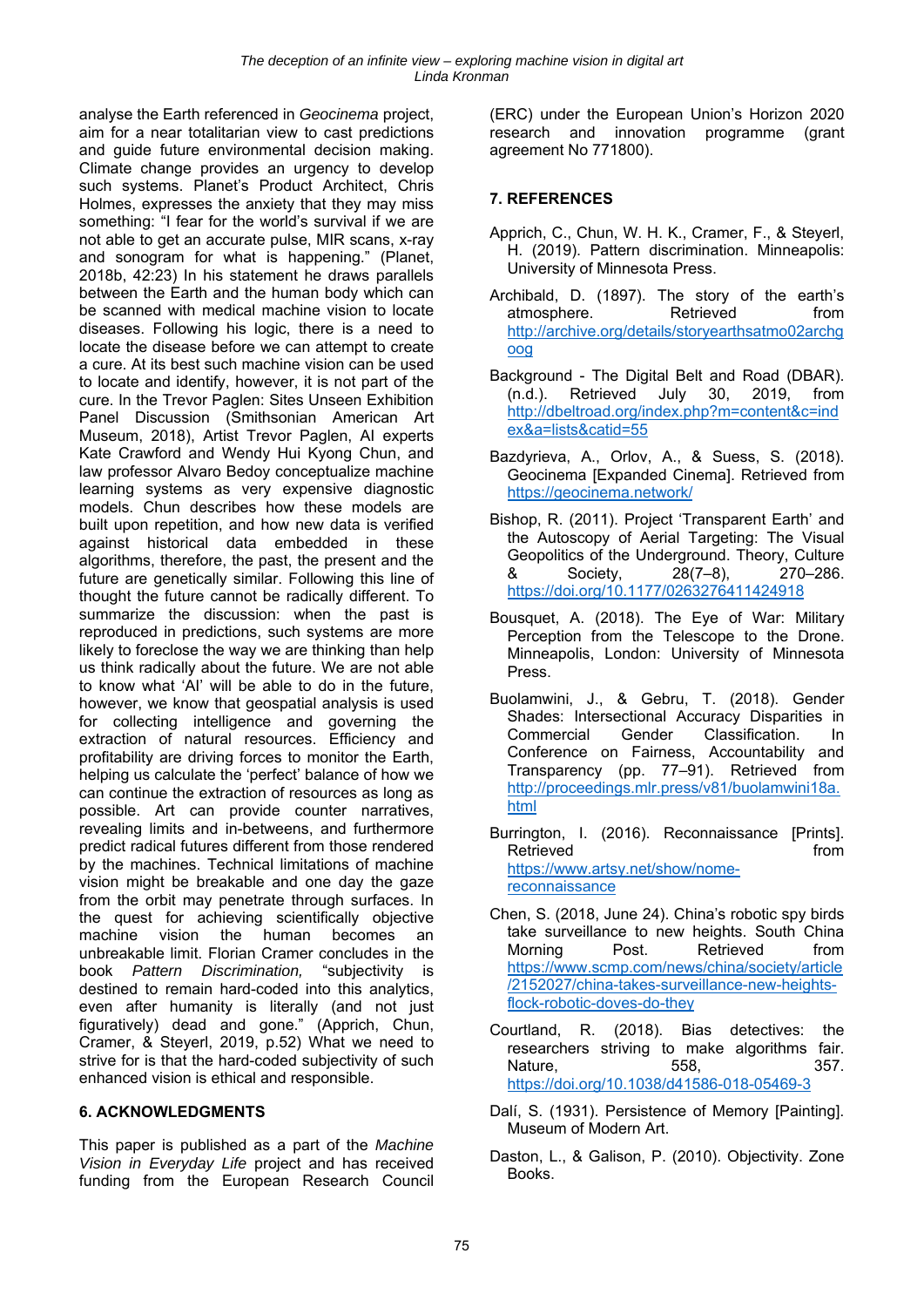- Davis, H. (n.d.). Generating emotional landscapes – part 1. Retrieved July 30, 2019, from http://www.hannahishere.com/generatingemotional-landscapes-part-1/
- Flusser, V. (2000). Towards a Philosophy of Photography. London: Reaktion Books.
- Haraway, D. (1988). Situated Knowledges: The Science Question in Feminism and the Privilege of PartialPerspective. Feminist Studies, 14(3), 575–599.
- Hayles, K. (2017). Unthought: The Power of the Cognitive Nonconscious. Chicago: The University of Chicago Press.
- Heiser, J. (2014, March 12). Safety in Numbers? Frieze. Retrieved from https://frieze.com/article/safety-numbers
- Hern, A. (2018, January 28). Fitness tracking app Strava gives away location of secret US army bases. The Guardian. Retrieved from https://www.theguardian.com/world/2018/jan/28/f itness-tracking-app-gives-away-location-ofsecret-us-army-bases
- Hoelzl, I., & Marie, R. (2015). Softimage. Bristol and Chicago: Intellect.
- Is artificial intelligence set to become art's next medium? | Christie's. (2018, December 12). Retrieved July 30, 2019, from https://www.christies.com/features/Acollaboration-between-two-artists-one-humanone-a-machine-9332-1.aspx
- Jones, N. (2014). Computer science: The learning machines. Nature News, 505(7482), 146. https://doi.org/10.1038/505146a
- Lee, T. B. (2018, December 18). How computers got shockingly good at recognizing images. Ars Technica. Retrieved April 10, 2019, from https://arstechnica.com/science/2018/12/howcomputers-got-shockingly-good-at-recognizingimages/
- KairUs. (2018). Sharing locations: YONGSAN & HUMPHREY GARRISON. [Mixed Media]. Retrieved from http://kairus.org/portfolio/sharinglocation-yongsan-humphrey-garrison/
- Kaplan, C. (2018). Aerial Aftermaths: Wartime from Above. Duke University Press.
- Kogan, G. (2016). Machine Learning for Artists. Retrieved July 30, 2019, from https://ml4a.github.io/
- Marshall, W. (2017, February 3). Planet to Acquire Terra Bella from Google, Sign Multi-Year Data Contract. Retrieved July 30, 2019, from https://www.planet.com/pulse/planet-to-acquireterra-bella-from-google/
- Marshall, W. (2018, July 17). Queryable Earth: Our Vision for Making Daily Global Imagery Accessible and Actionable. Retrieved April 10, 2019, from https://www.planet.com/pulse/queryable-earthour-vision-for-making-daily-global-imageryaccessible-and-actionable/
- Mordvintsev, A., Olah, C., & Tyka, M. (2015, June 17). Inceptionism: Going Deeper into Neural Networks. Retrieved July 30, 2019, from Google AI Blog website: http://ai.googleblog.com/2015/06/inceptionismgoing-deeper-into-neural.html
- Myers West, S., Whittaker, M., & Crawford, K. (2019). DISCRIMINATING SYSTEMS Gender, Race, and Power in AI. Retrieved from AI Now Institut website: https://ainowinstitute.org/discriminatingsystems.p df
- Nielsen, M. A. (2015). Neural Networks and Deep Learning. Retrieved from http://neuralnetworksanddeeplearning.com
- Obvious collective (created by Generative Adversarial Network). (2018). Edmond de Belamy, from La Famille de Belamy [Generative Adversarial Network print]. Retrieved from https://www.christies.com/lotfinder/lot\_details.as px?intObjectID=6166184&from=salesummery&in tObjectID=6166184&sid=18abf70b-239c-41f7 bf78-99c5a4370bc7
- Paglen, T. (2014, March 13). Seeing Machines Still searching - Fotomuseum Winterthur. Retrieved April 11, 2019, from http://www.fotomuseum.ch/en/explore/stillsearching/articles/26978\_seeing\_machines
- Paglen, T. (2017). Comet (Corpus: Omens and Portents) Adversarially Evolved Hallucination [Dye sublimation metal print]. Retrieved from https://www.metropictures.com/artists/trevorpaglen
- Patrizio, A. (2018, July 9). The AI revolution has spawned a new chips arms race. Ars Technica. Retrieved April 10, 2019, from https://arstechnica.com/gadgets/2018/07/the-airevolution-has-spawned-a-new-chips-arms-race/
- Planet. (2018a). TED 2018 Planet CEO Will Marshall on Queryable Earth. [Vimeo Video]. Retrieved from https://vimeo.com/280233180
- Planet. (2018b). FOSS4G-NA 2018 Keynote: Towards a Queryable Earth – YouTube. [Youtube Video]. Retrieved from https://www.youtube.com/watch?v=jxfA4WaYPrc &feature=youtu.be
- Reconnaissance. (2016). Retrieved July 30, 2019, from https://www.artsy.net/show/nomereconnaissance